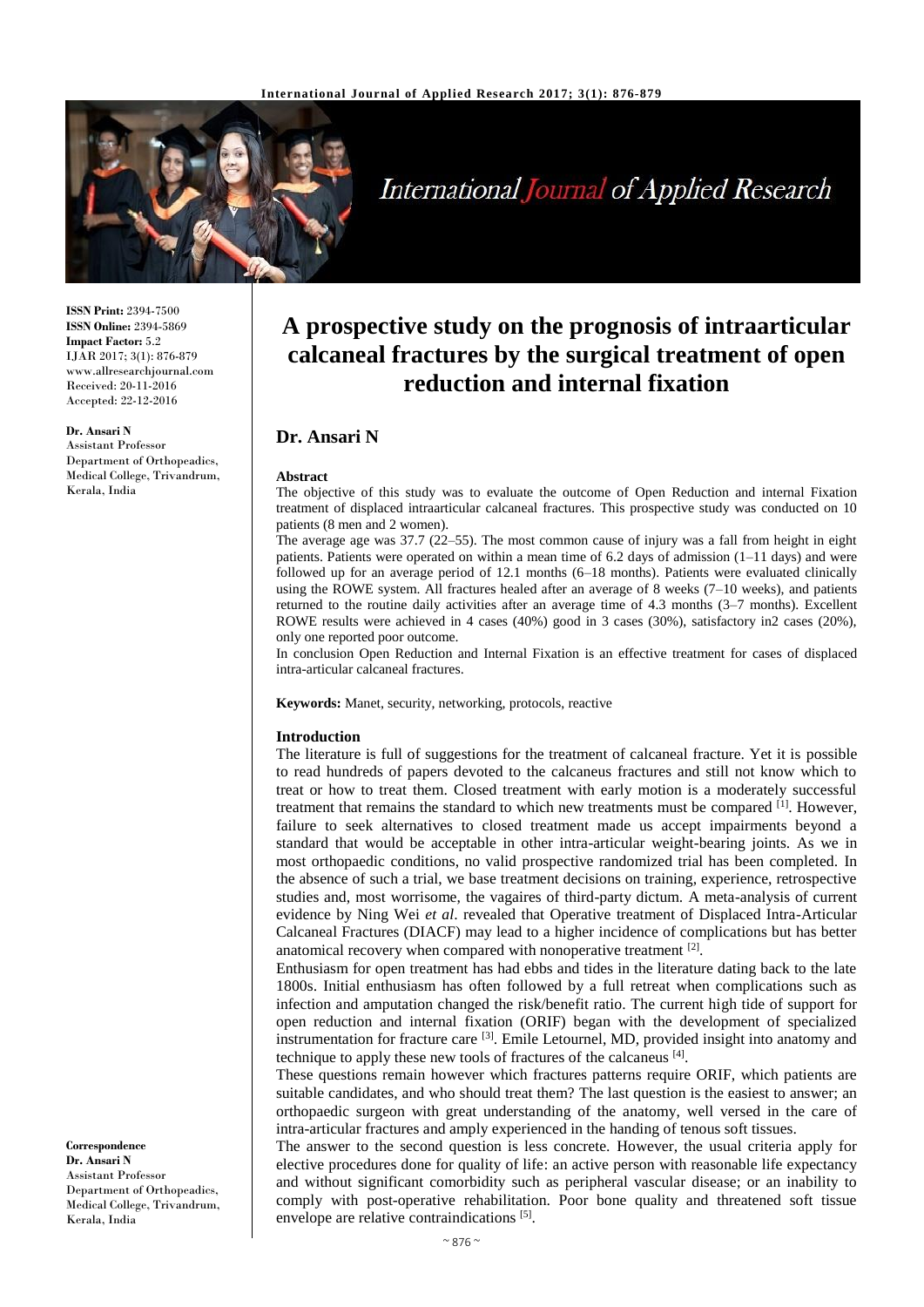#### **Factors in favor of ORIF**

To answer the first question we are forced to reason backwards from what we know leads to a poor result if untreated. Consistently poor outcomes result from several treatable factors: a wide heel with subfibular impingement; diminished height, as measured by Bohler's angle (which causes secondary derangement of the ankle joint when the talar body rotates downward toward to the plantar surface of the foot); and derangement of the subtalar joint <sup>[6]</sup>. The first two are part of the same anatomic process, i,e displacement of the tuberosity relative to the subtentacular fragment upward and laterally along the primary fracture line.

Bohler's Tuber Joint angle is one parameter by which the relative force absorbed by the bone is estimated. Given equivalent conditions-bone quality, position of the foot, direction of application of force-the greater the applied load, the greater the depression of the posterior facet and of Bohler's angel This flattening of the calcaneus reflects the amount of energy imparted and becomes a mechanical derangement in its own right when the talus assumes a position of relative dorsiflexion  $[7]$ . The widening of the heel occurs as a result if the lateral translation of the tuberosity and outward backling of the lateral wall. There may be direct impingement against the fibula, compression or displacement of the peroneal tendons and lateral displacement of the weight-bearing surface [8]. These two factors can be improved by manipulation of the tuberosity under some limited ideal circumstances [9] . If these were all that counted, manipulative reduction and internal fixation would satisfy treatment criteria for many fractures.

However, displacement of the joint surface is an important parameter in dysfunction of the subtalar joint [10]. It is difficult to address this problem without ORIF. Empirically, displacement of a weight-bearing joint surface in excess of 2 mm requires reduction. The three facets of the subtalar joint are all part of one surface, and fractures between them and among them are intra-articular  $[11]$ . Though smaller than the posterior facet, that anterior / middle facets bear more weight per area and presumably are instrumental in function of the joint. There is some clinical and laboratory evidence that displacement greater than 2 mm may have significant adverse effects.

Some simple guidelines might be drawn from this information. Extra articular fractures may be treated closed unless the fractures interfere with the mechanics of the hind foot or prevents rehabilitation [12]. Simple depressed fractures (I.e single intra-articular fracture) with a joint step off of 2 mm or less can probably be safely be treated with early motion, Intra-articular fractures displaced 3w mm or more and fractures with significant displacement leading to the mechanical problems cited above, are good candidates for ORIF. In addition, whenever the soft tissues are threatened by gross displacement of bone, some type of reduction should be performed. Most importantly, it is unlikely that a complex injury with so many variables can adequately be encapsulated with a few guidelines. The ultimate decision is made at the beside when an experienced orthopaedic surgeon interviews and examines the patient, reviews the imaging studies, and employs his or her best judgment. The threshold for open treatment varies with he risk of the patient, which is, in turn, proportional to the skill and experience of the surgeon.

In summary, there is not an abundance of evidence that

demonstrates ORIF provides better outcome' than closed treatment all displaced fractures. However, the results of closed treatment aren't good enough to accept as definitive care. Furtherm it is reasonable to assume that there are some circumstances in which ORIF is a better option. There are known anatomic factors associated with poor outcomes. The fracture patterns that include these are reasonable candidates for ORIF. Treatment options include closed treatment with early motion, manipulative reduction with percutaneous fixation, and ORIF. The appropriate treatment should be selected using good judgement of the trained orthopaedic surgeon.

#### **Objectives of the study**

A longitudinal study on the prognosis of intraarticular calcaneal fractures by the surgical treatment of open reductions and internal fixation with reconstruction plate and screws combined with K. Wires and steimann's Pins from an extended lateral approach.

#### **Materials and Methods**

During the period from January 2012 to January 2016 of 35 cases of calcaneal fractures were selected out of which, 10 cases of intraarticular fractures of calcaneaum satisfying inclusion criteria were taken for surgery with Regular follow up of one year, at 6 weeks, 3, 6 and 12 months a. the results were evaluated by the ROWE scoring rest pain, possibility of return to preinjury jobs, use of walking aids restriction of physical activities and limbing were also evaluated.

These were classified on the basis of C.T. finding Sanders type II to IV. The Patients with an intraarticular calcaneaum fracture Sanders type II or type IV with articular fracture displacement by more than 1 mm attending Casualty of Orthopedics Department Medical College Thiruvananthapuram were included in the study. Patients with age more than 60 yrs and Patients with Peripheral vascular diseases were excluded. Nature of Trauma, Compounding of the fracture, Radio graphical type of fracture and ROWE scoring (stability, Motion and Function) were studied.

#### **Standared Procedures used for the management**

As soon as the patient is brought to the casualty, the general condition of the patient is assessed clinically. A careful history is taken from the patient to assess the nature of trauma. Presence of any neurological involvement and distal pulsation and vascularity is assessed clinically.

Presence of any other fractures of lower limb and spine are also noted. In the case of a compound fracture the wound and surrounding area is thoroughly debrided and dressed with a sterile dressing. Broad spectrum antibiotics and prophylatic antitetanus serum and tetanus toxiod were given. After temporary splinting of the fracture X-rays of the foot are taken both in anteroposterior, lateral and oblique views. Additional view are taken as and when necessary. X-ray of the normal foot is also taken if planning for surgery. After obtaining the x-rays, temporary. Below knee plaster is applied temporarily after closed reduction if there is any displacement. check x-rays are taken to assess the outcome of reduction. Surgery was performed after the oedema was subsided.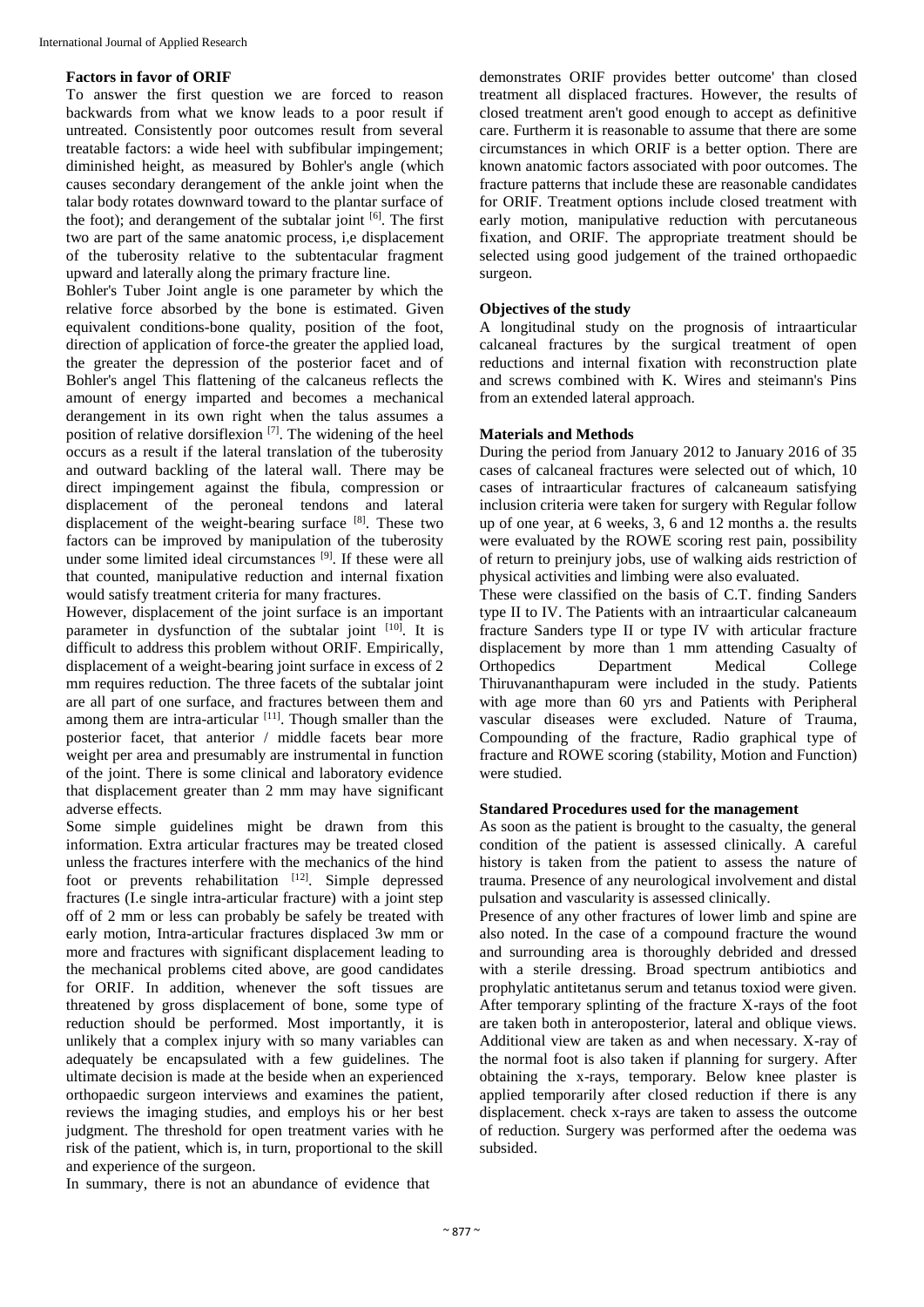#### **Post-Operative Treatment**

The extremity is elevated for 48 to 72 hours. Closed suction drainage is performed for 28 to 48 hours. Until drainage is less than 25 ml per 8 hours. Remove he short leg splint at 3 to 5 days postoperatively. If the flap shows uncomplicated healing and the wound is sealed early active range of motion is begun at that time. The full weight bearing of the extremity was allowed not earlier than 3 months. Regular checkups were at 6 weeks, 3, 6 and 12 months and every year. the mid term results were evaluated by the system of ROWE, scoring rest pain, possibility of return to preinjury jobs, use of walking aids restriction of physical activities and limbing. Hardware can be removed if asymptomatic at one year.

## **Results**

of 35 cases of calcaneal fractures were selected out of which, 10 cases of intraarticular fractures of calcaneaum satisfying inclusion criteria were taken for the study of which 8 of them were men and 2 were women The average age was 37.7 (22–55). The most common cause of injury was a fall from height in eight patients. Patients were operated on within a mean time of 6.2 days of admission (1– 11 days) and were followed up for an average period of 12.1 months (6–18 months).Open fracture was diagnosed in two cased. (20%), 2 cases were bilateral (20%), combined injury to the musculoskeletal systems in 3 cases (30%) with fractures of radial shaft one case and fracture shaft of tibia in two cases. average hospital stay was about 7-14 days. Early postoperative complications were found in 4 cases. (40%) early infection responding to antibiotic therapy in 2 cases (20%). Deep infection, nonunion or postoperative compartment syndrome was not recorded. Excellent ROWE results were achieved in 4 cases (40%) good in 3 cases (30%), satisfactory in2 cases (20%), only one reported poor outcome.

## **Discussion**

The method of classification and treatment of calcaneal fractures continue to be a frequently discussed topic. The prognosis for an extra-articular calcaneal fracture is uniformly good unlike that for intra-articular types [13]. The technique of ORIF with lateral reconstruction plating has recently been preferred for patients with displaced Sanders type II or III calcaneal fractures [14]. This approach allowed us to observe the fracture, to reduce both subtalar and calcaneo cuboid articulations, to stabilize the fracture by internal fixation and to begin early rehabilitation. Because of the risk of early complications, the timing of surgery and a through considerations of indications and contraindications are of principal importance filling calceaneal bone defects is not necessary. Pre and postoperative C.T. scans are necessary. Fractures developing compartment syndromes are indicated for urgent fasciotomy and ORIFS should be postponed. In patients with multiple trauma and in those with open calcaneal fractures, a temporary stabilization with external fixator is performed first and then converted to second stage ORIF. It is that found a strong correlation between the restoration of normal anatomy (congruity of the subtalar joint, Bohler'sangle, calcaneal height and width, as assessed radiologically) and a satisfactory functional outcome. Stephenson concluded that no patient who had a less than anatomical reduction of calcaneus had a good result [15]. Leung *et al*. found a significant correlation between the radiological assessment and the clinical findings with regard to the subtalar joint [16]. Paley and Hall stated that Bohler's angle is an indirect reflection of both calcaneal height and the arch angle; a small Bohler's angle is associated with a poor result [17]. This implies that preservation of the calcaneal height and arch angle is important.

## **Conclusions**

The surgical treatment of displaced intraarticular fractures that involves open reduction from an extended lateral approach and fixation with a calcaneal reconstruction plate shows very good preliminary results. A C.T. examination is required for the diagnosis and classification of fractures and a correct indications for surgery. Good timing is of principal importance and urgent surgical intervention is necessary in open fractures and in those in which soft issues are squashed by born fragments. In other fractures surgery is carried out after edema subsidence. Food compartment syndrome is a serious complication of calcaneal fractures and an urgent fasciotomy is the only adequate therapy. Full weight bearing of the operated extremity depends on the rate of the bone healing. It is usually allowed 3 months after surgery.

## **References**

- 1. Bruce J, Sutherland A. Surgical versus conservative interventions for displaced intra-articular calcaneal fractures. Cochrane Database Syst Rev. 2013; 31(1):CD008628.
- 2. Wei N, Yuwen P, Liu W, Zhu Y, Chang W, Feng C *et al*. Operative versus nonoperative treatment of displaced intra-articular calcaneal fractures. Medicine (Baltimore) [Internet]. 2017, 96(49). Available from: https://www.ncbi.nlm.nih.gov/pmc/articles/PMC57289 05/
- 3. Zwipp H, Rammelt S, Barthel S. Calcaneal fractures- open reduction and internal fixation (ORIF). Injury. 2004; 35(2):SB46-54.
- 4. Letournel E. Open Treatment of Acute Calcaneal Fractures. Clinical orthopaedics and related research. 1993; 290:60-7.
- 5. Calcaneus Indication ORIF plate and screw fixation - Calcaneus, displaced body fractures - AO Surgery Reference [Internet]. [cited 2018 May 28]. Available from: https://www2.aofoundation.org/wps/portal/!ut/p/a0/04\_ Sj9CPykssy0xPLMnMz0vMAfGjzOKN\_A0M3D2DD bz9\_UMMDRyDXQ3dw9wMDAwCTfULsh0VAXc5 ElM!/?approach=&bone=Foot&classification=82- Calcaneus%2C%20displaced%20body%20fractures&i mplantstype=&method=ORIF%20- %20plate%20and%20screw%20fixation&redfix\_url=14 32024987130&segment=Calcaneus&showPage=indicat
- ion&treatment= 6. Isaacs JD, Baba M, Huang P, Symes M, Guzman M, Nandapalan H *et al.* The Diagnostic Accuracy of Böhler's Angle in Fractures of the Calcaneus. The Journal of Emergency Medicine. 2013; 45(6):879-84.
- 7. Nawfar S, Chan K, Idham H, Izani I, Nahulan T. Outcome Determining Factors for displaced Intraarticular Calcaneal Fractures treated operatively. Malays Orthop J. 2015; 9(3):8-16.
- 8. Peroneal tendon disorders [Internet]. [cited 2018 May 30]. Available from: